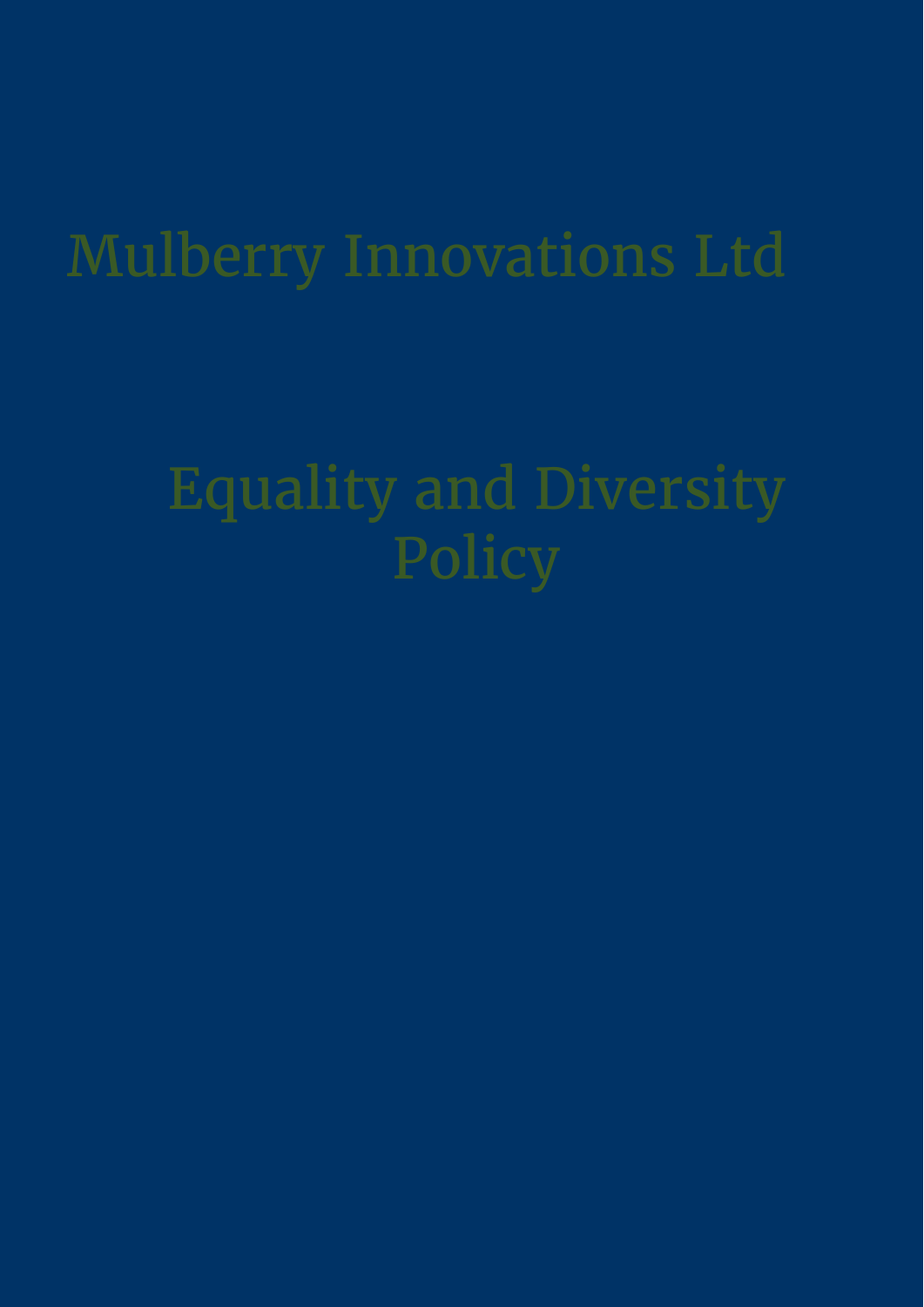

### **Purpose and objective**

These procedures reflect the controls and processes within the Organisation for dealing with Equality and Diversity. The procedures explain the structured process for encouraging equality of opportunity and respect for diversity and preventing unlawful discrimination in our relationship with our clients and others. The requirements apply in relation to age, disability, gender reassignment, marriage and civil partnership, pregnancy and maternity, race, religion or belief, sex and sexual orientation.

Everyone must contribute to compliance with these requirements, for example by treating each other, and clients, fairly and with respect, by embedding such values in the workplace and by challenging inappropriate behaviour and processes. Your responsibility for embedding these values will vary depending on your role in the Organisation.

These procedures have been produced in accordance with general law set out in legislation, including the Equality Act 2010.

### **Policy statement**

The Organisation is committed to eliminating discrimination and promoting equality and diversity in its own policies, practices and procedures and in those areas in which it has influence. This applies to all aspects of the Organisation's professional dealings with members of staff, clients and third parties. As well as employment aspects, including recruitment and selection, promotion, opportunities for training, benefits, other terms of employment, disciplinary matters, discipline, selection for redundancy and dismissal. The Organisation is an equal opportunity employer and is fully committed to a policy of treating everyone equally.

The Organisation will treat everyone fairly and equally and with the same attention, courtesy and respect and will not discriminate without lawful cause against any person, nor victimise or harass them on the grounds of their race or racial group, colour, nationality and ethnic or national origins, gender, sexual orientation, marital status, religion or belief, age or disability.

The Organisation will take such steps and make such adjustments as are necessary in all the circumstances in order to prevent any members of the Organisation and clients from being placed at a substantial disadvantage in comparison with those who are not disabled.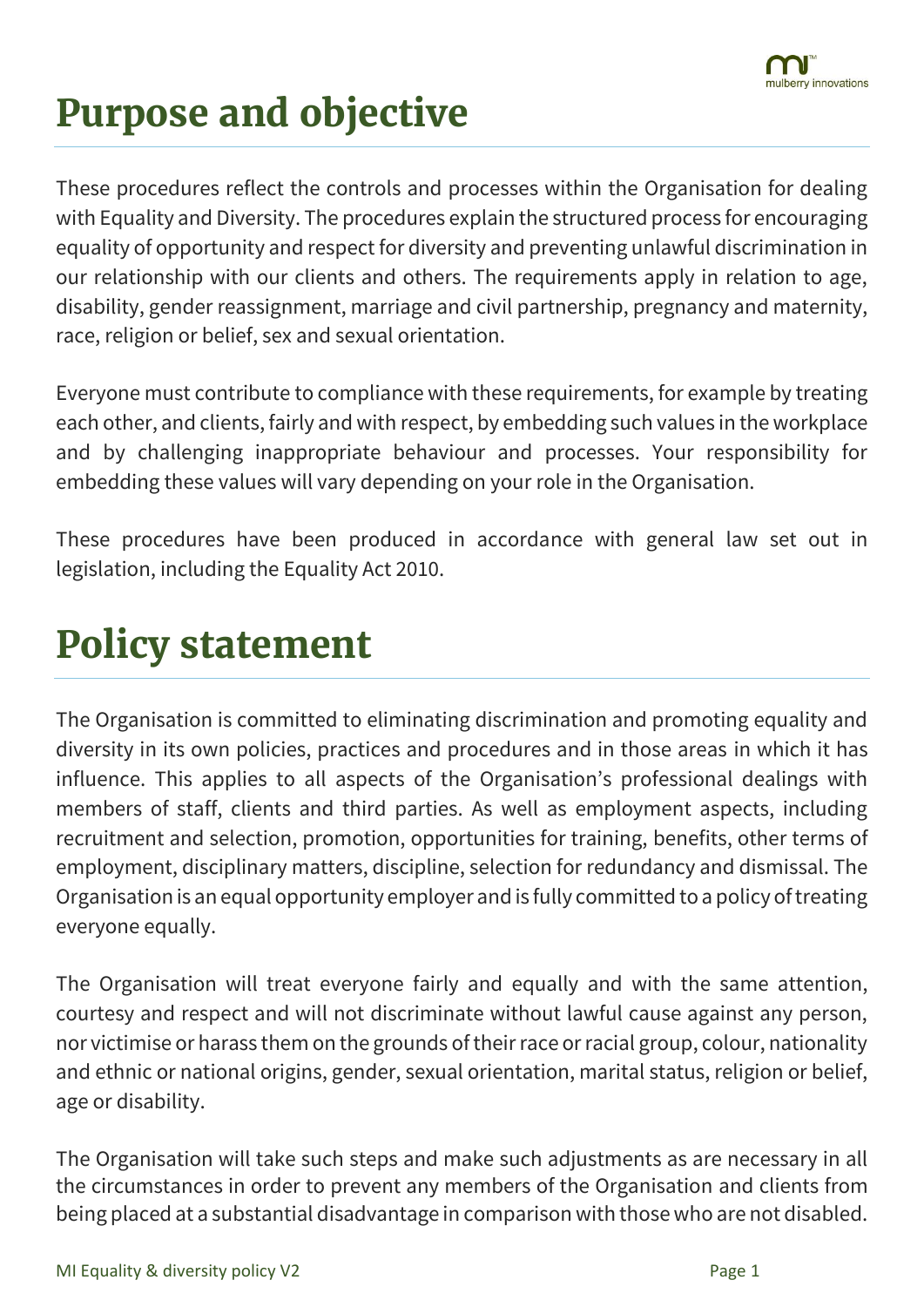The Organisation will take all reasonable steps to employ, train and promote employees on the basis of their experience, abilities and qualifications without regard to age, disability, gender reassignment, marriage and civil partnership, pregnancy and maternity, race (including colour, nationality and ethnic or national origins), religion or belief, sex or sexual orientation. In this policy, these are known as the "protected characteristics".

The Organisation will also take all reasonable steps to provide a work environment in which all employees are treated with respect and dignity and that is free from harassment and bullying based upon the protected characteristics. All employees are responsible for conducting themselves in accordance with this policy. The Organisation will not condone or tolerate any form of harassment, whether engaged in by employees or by outside third parties who do business with the Organisation, such as clients, contractors and suppliers.

All employees have a duty to co-operate with the Organisation to make sure that this policy is effective in ensuring equal opportunities and in preventing discrimination, harassment or bullying. Action will be taken under the Organisation's disciplinary procedure against any employee who is found to have committed an act of improper or unlawful discrimination, harassment, bullying or intimidation. Serious breaches of this equality and diversity policy will be treated as potential gross misconduct and could render the employee liable to summary dismissal. Employees should also bear in mind that they can be held personally liable for any act of unlawful discrimination or harassment. Employees who commit serious acts of harassment may also be guilty of a criminal offence.

You should draw the attention of Osman Nidai to suspected discriminatory acts or practices or suspected cases of harassment or bullying. You must not victimise or retaliate against an employee who has made allegations or complaints of discrimination or harassment or who has provided information about such discrimination or harassment. Such behaviour will be treated as potential gross misconduct in accordance with the Organisation's disciplinary procedure. You should support colleagues who suffer such treatment and are making a complaint.

The Organisation will also take appropriate action against any third parties who are found to have committed an act of improper or unlawful harassment against its employees.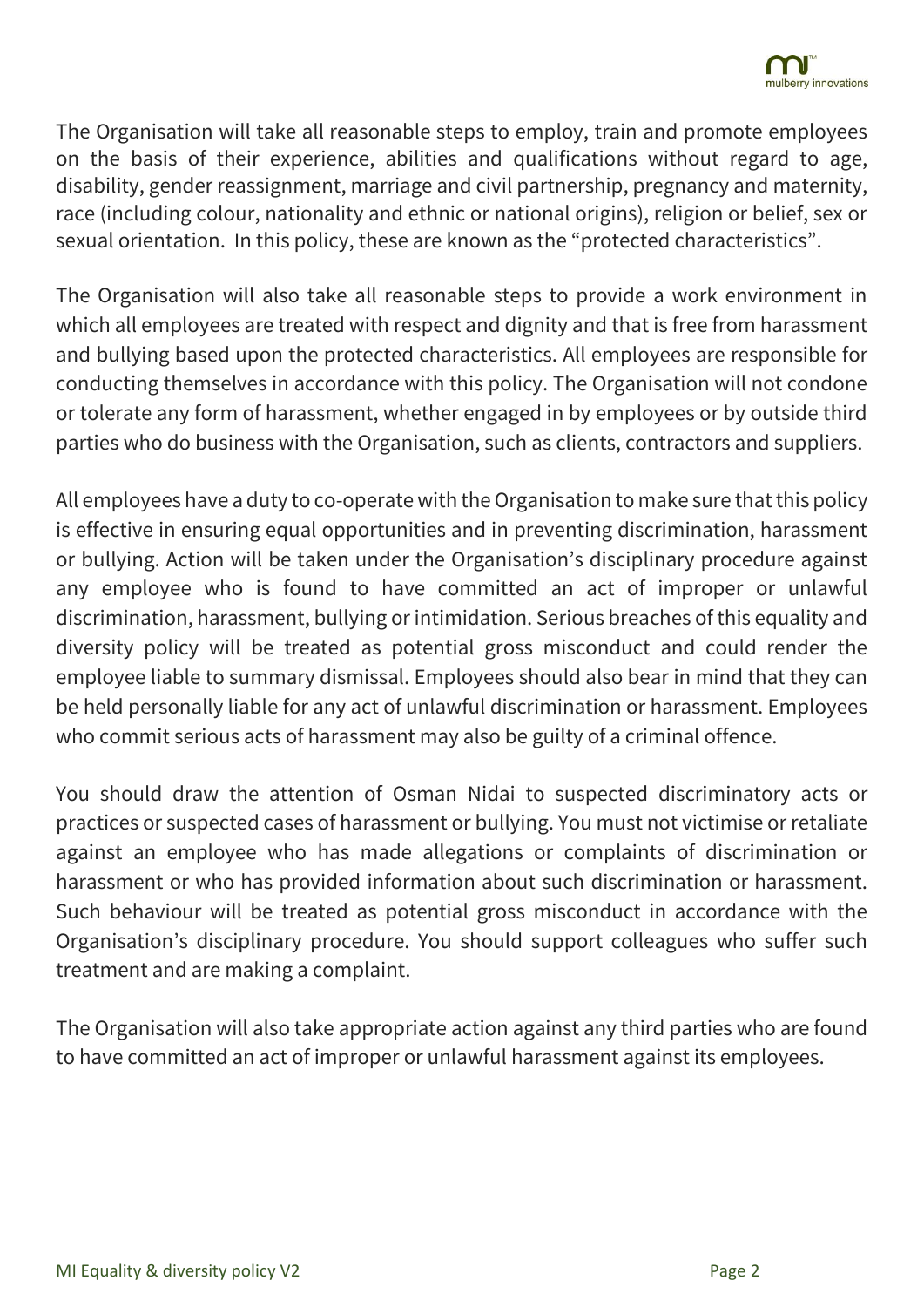

# **Regulation and legislation**

In developing and implementing its equality and diversity policy, the Organisation will comply with the Equality Act 2010 and with any future anti-discrimination legislation and associated codes of practice.

The Act defines the various kinds of discrimination with reference to the characteristics which are protected under the Act. In summary the law requires that employees and service users (ie clients) have a right to be treated fairly. It also prohibits discrimination based on one of a number of protected characteristics, the list of which is slightly different for employees and service users.

#### Protected characteristics for employees:

- Disability
- Gender reassignment
- Marriage or civil partnership
- Pregnancy or maternity
- Race
- Religion or belief
- Sexual orientation
- Sex (gender)
- Age

#### Protected characteristics for service users:

- Disability
- Sex (gender)
- Gender reassignment
- Pregnancy or maternity
- Race
- Religion or belief
- Sexual orientation
- Age (over 18s only)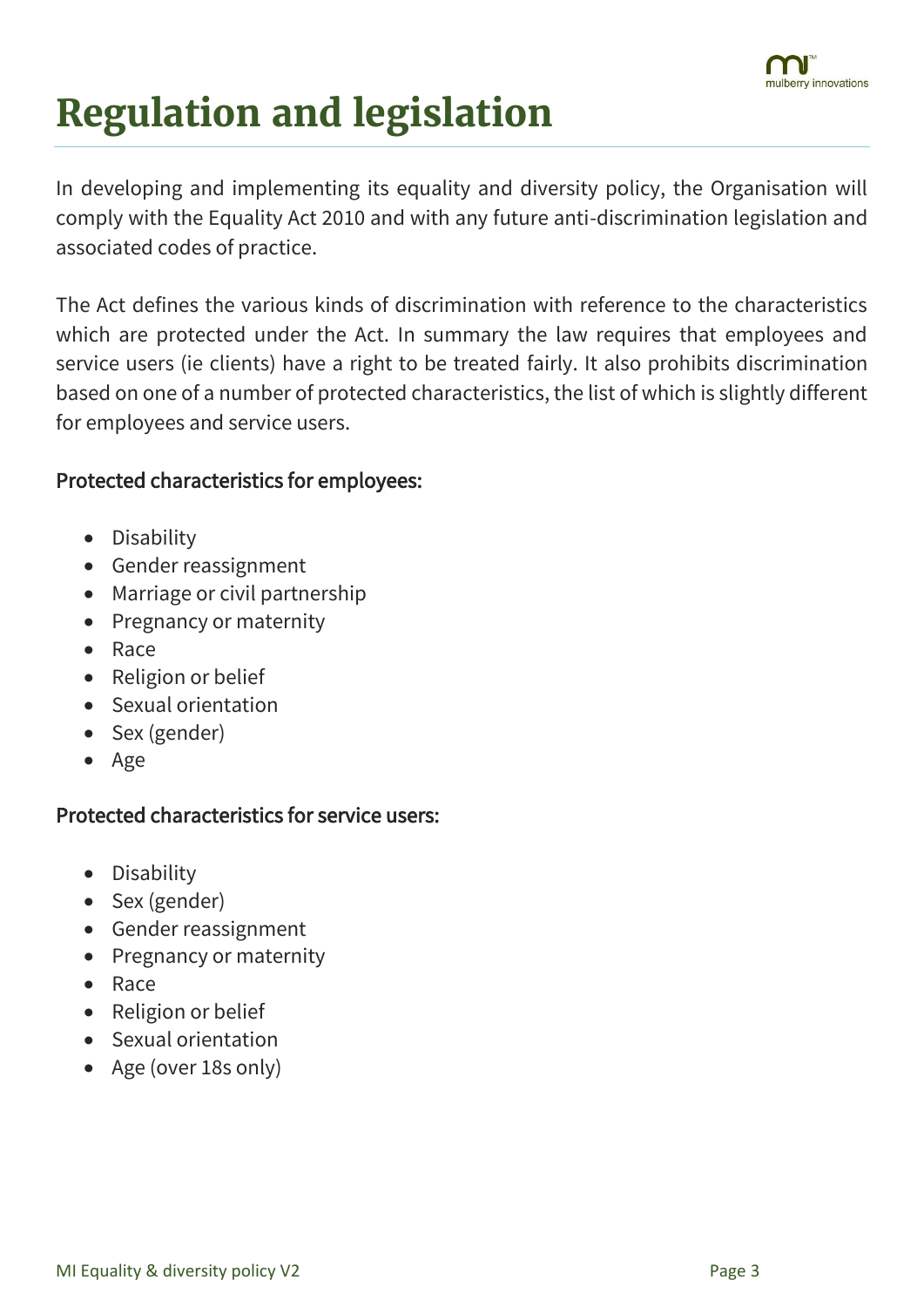

## **Direct discrimination**

Direct discrimination occurs when, because of one of the protected characteristics, a person is treated less favourably than others are treated or would be treated.

#### This includes:

- In the case of pregnancy and maternity direct discrimination occurs if they are treated in a way because of their protected characteristic, without needing to compare treatment to someone else
- Treating a disabled person unfavourably because of something connected with their disability when this cannot be justified (known as discrimination arising from a disability)
- Failing to make reasonable adjustments for a disabled person.

The treatment will still amount to direct discrimination even if it is based on the protected characteristic of a third party with whom the person is associated and not on the individual's own protected characteristic. In addition, it can include cases where it is perceived that a person has a particular protected characteristic when in fact they do not.

The Organisation will take all reasonable steps to eliminate direct discrimination in all aspects of its professional dealings.

### **Indirect discrimination**

Indirect discrimination is treatment that may be equal in the sense that it applies to all individuals but which is discriminatory in its effect on, for example, one particular sex or racial group.

Indirect discrimination occurs when there is applied to the person a provision, criterion or practice (PCP) which is discriminatory in relation to a protected characteristic of the person. A PCP is discriminatory in relation to a protected characteristic of the person if:

• It is applied, or would be applied, to persons with whom the individual does not share the protected characteristic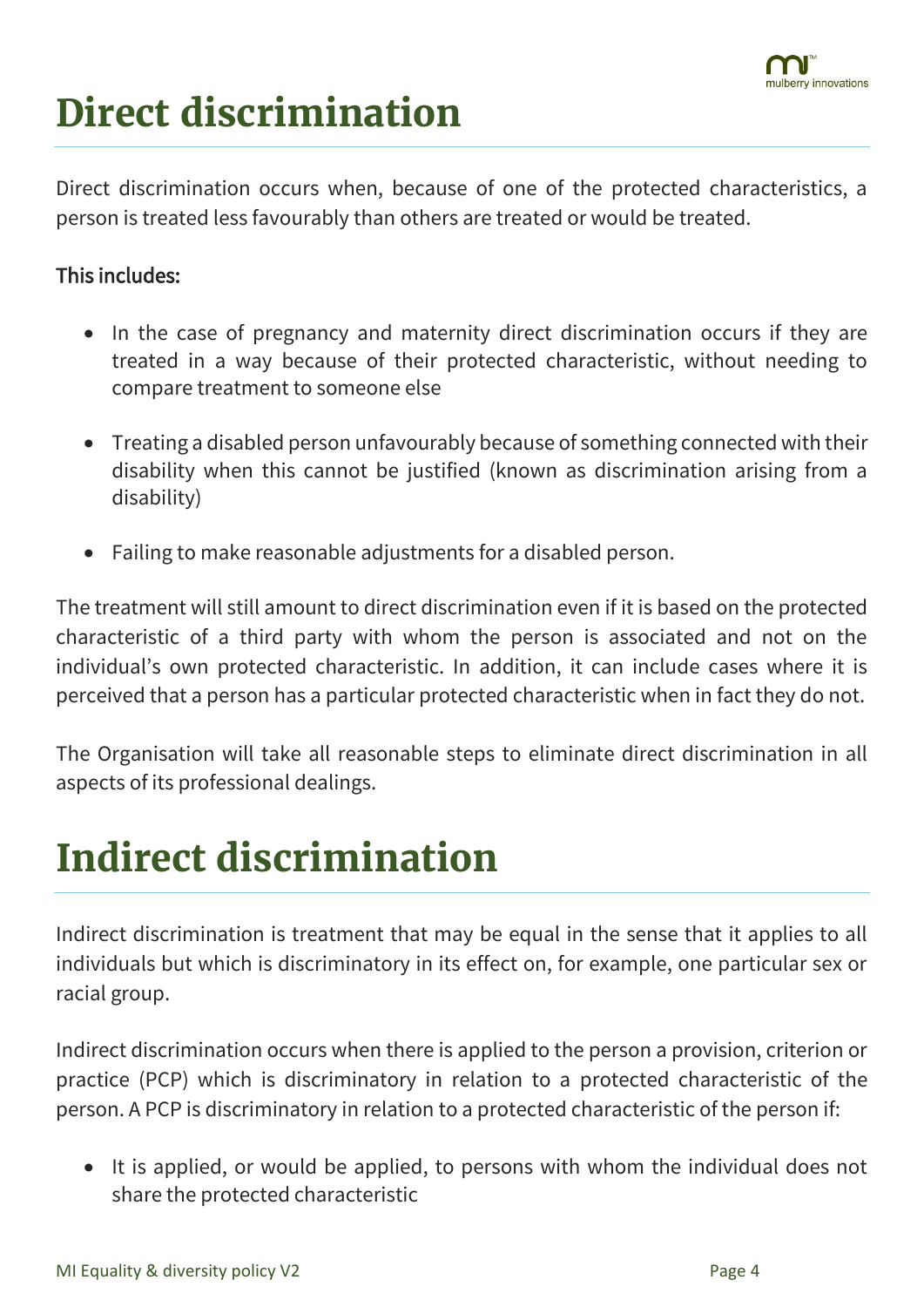

- The PCP puts, or would put, persons with whom the individual shares the protected characteristic at a particular disadvantage when compared with persons with whom the individual does not share it
- It puts, or would put, the individual at that disadvantage
- It cannot be shown by the Organisation to be a proportionate means of achieving a legitimate aim

The Organisation will take all reasonable steps to eliminate indirect discrimination in all aspects of its professional dealings.

### **Recruitment, advertising and selection**

The recruitment process will be conducted in such a way as to result in the selection of the most suitable person for the job in terms of relevant experience, abilities and qualifications. The Organisation is committed to applying its equal opportunities policy statement at all stages of recruitment and selection.

Advertisements will aim to positively encourage applications from all suitably qualified and experienced people. When advertising job vacancies, in order to attract applications from all sections of the community, the Organisation will, as far as reasonably practicable:

- Ensure advertisements are not confined to those areas or publications which would exclude or disproportionately reduce the numbers of applicants with a particular protected characteristic
- Avoid setting any unnecessary provisions or criteria which would exclude a higher proportion of applicants with a particular protected characteristic.

Where vacancies may be filled by promotion or transfer, they will be published to all eligible employees in such a way that they do not restrict applications from employees with a particular protected characteristic.

However, where, having regard to the nature and context of the work, having a particular protected characteristic is an occupational requirement and that occupational requirement is a proportionate means of achieving a legitimate aim, the Organisation will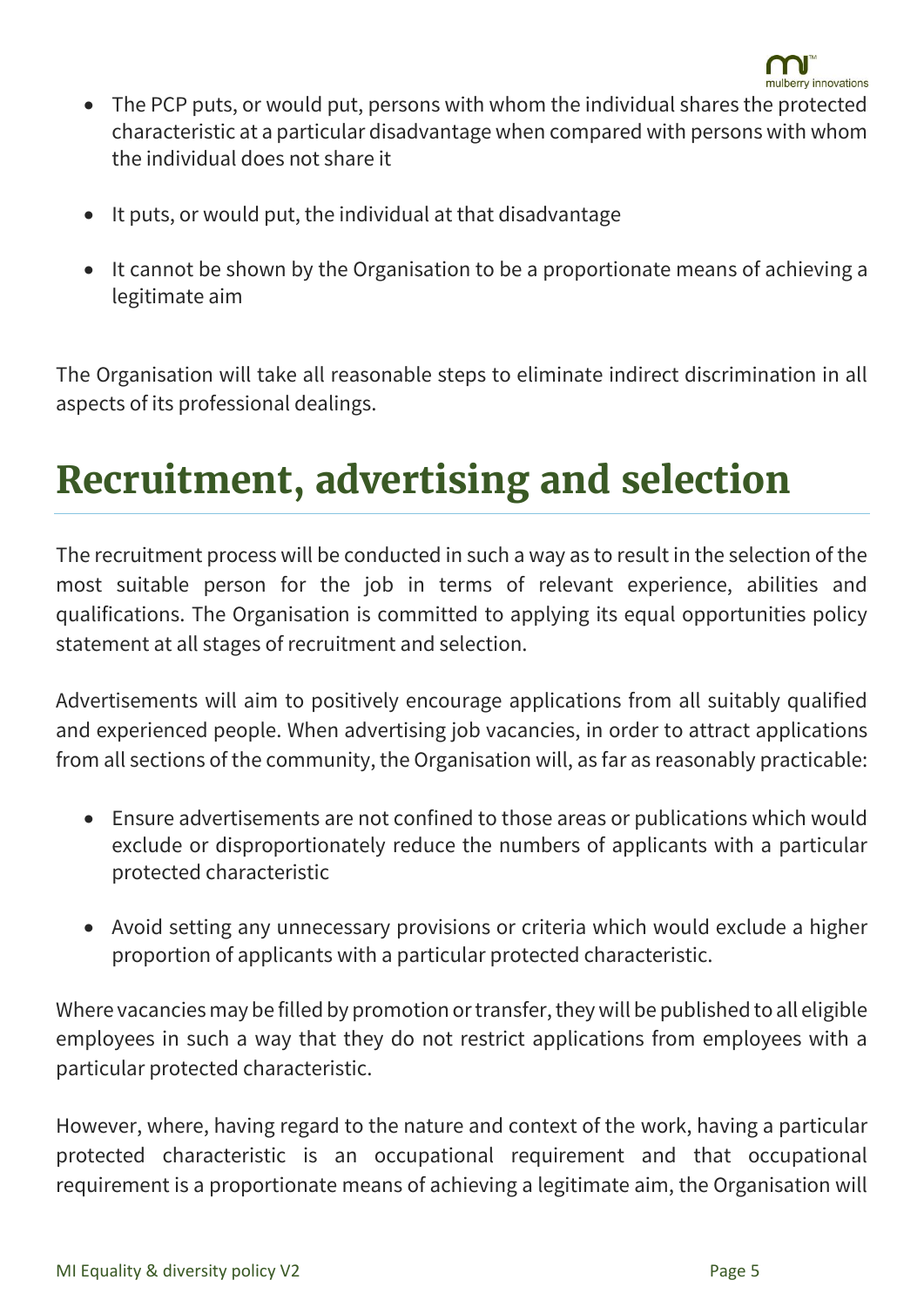

apply that requirement to the job role and this may therefore be specified in the advertisement.

The selection process will be carried out consistently for all jobs at all levels. All applications will be processed in the same way. The staff responsible for short-listing, interviewing and selecting candidates will be clearly informed of the selection criteria and of the need for their consistent application. Personal specifications and job descriptions will be limited to those requirements that are necessary for the effective performance of the job. Wherever possible, all applicants will be interviewed by at least two interviewers and all questions asked of the applicants will relate to the requirements of the job. The selection of new staff will be based on the job requirements and the individual's suitability and ability to do, or to train for, the job in question.

If it is necessary to assess whether personal circumstances will affect the performance of the job (for example, if the job involves unsociable hours or extensive travel), this will be discussed objectively, without detailed questions based on assumptions about any of the protected characteristics.

### **Training and promotion**

The Organisation will provide training to all employees to help them understand their rights and responsibilities in relation to equal opportunities and dignity at work and what they can do to create a work environment that is free from discrimination, bullying and harassment.

Where a promotional system is in operation, it will not be discriminatory and it will be checked from time to time to assess how it is working in practice. When a group of workers who predominantly have a particular protected characteristic appear to be excluded from access to promotion, transfer and training and to other benefits, the promotional system will be reviewed to ensure there is no unlawful discrimination.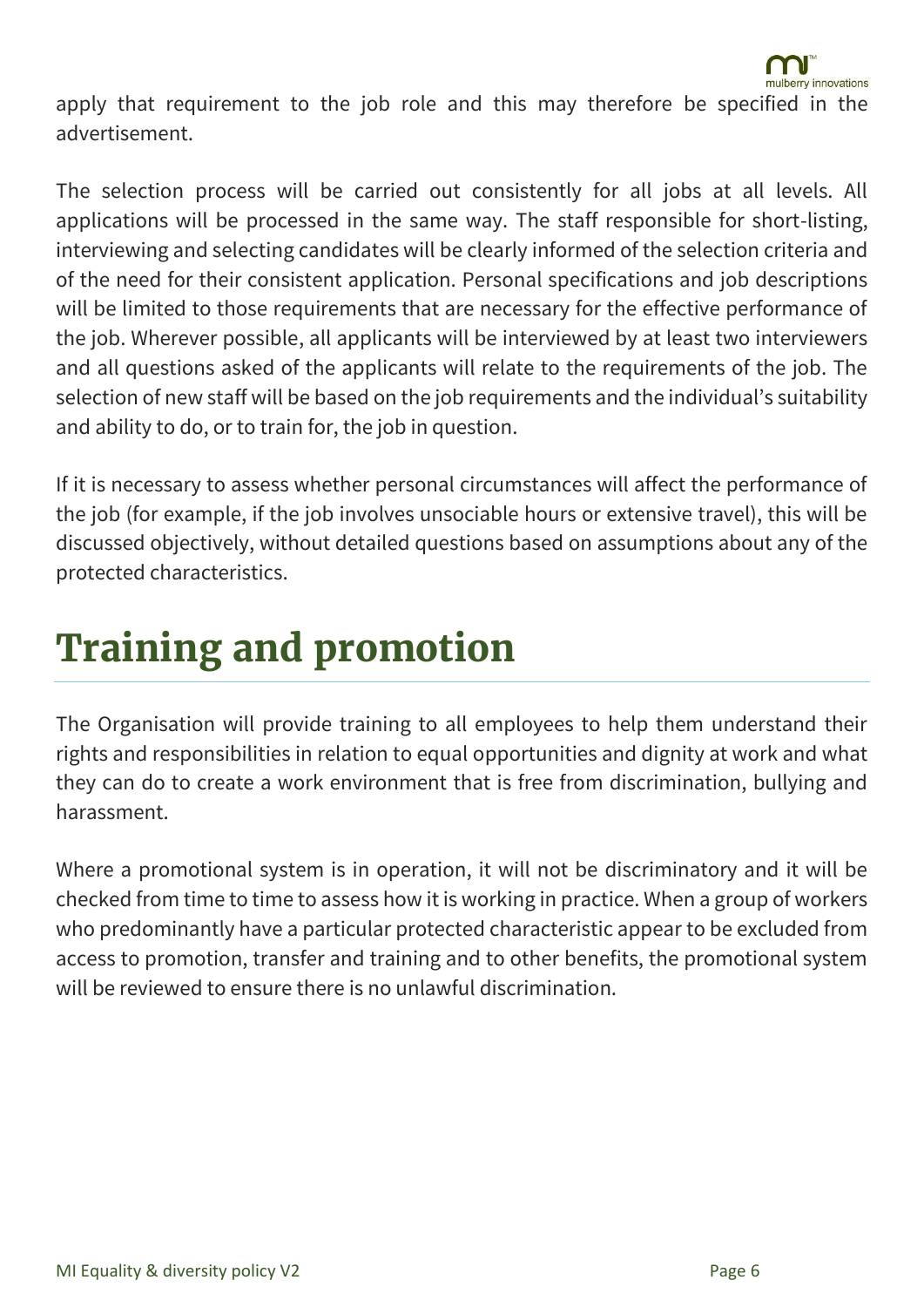#### mulberry innovations **Terms of employment, benefits, facilities and services**

All terms of employment, benefits, facilities and services will be reviewed from time to time, in order to ensure that there is no unlawful direct or indirect discrimination because of one or more of the protected characteristics.

The Organisation will have regard to its duty to make reasonable adjustments to work provisions and practices or to physical features of work premises or to provide auxiliary aids or services in order to ensure that disabled clients, employees or partners are not placed at a substantial disadvantage in comparison with persons who are not disabled. No costs of any such adjustments will be passed on.

### **Clients, suppliers and other third parties**

### **Clients**

The Organisation is generally free to decide whether to accept instructions from any particular client, but any refusal to act will not be based upon any of the prohibited grounds referred to above. The Organisation will take steps to meet the different needs of particular clients arising from its obligations under anti-discrimination legislation. In addition, where necessary and where it is permitted by the relevant anti-discrimination legislation (for example, provisions relating to positive action or exemptions) the Organisation will seek to provide services which meet the specific needs and requests arising from a protected characteristic.

### Suppliers and other third parties

All lists, if any, of approved suppliers and databases of contractors, agents and other third parties who, or which, are regarded as suitable to be instructed by those within the Organisation have been or will be compiled only on the basis of the ability of those persons or organisations to undertake work of a particular type and do not or will not contain discriminatory exclusion, restriction or preference.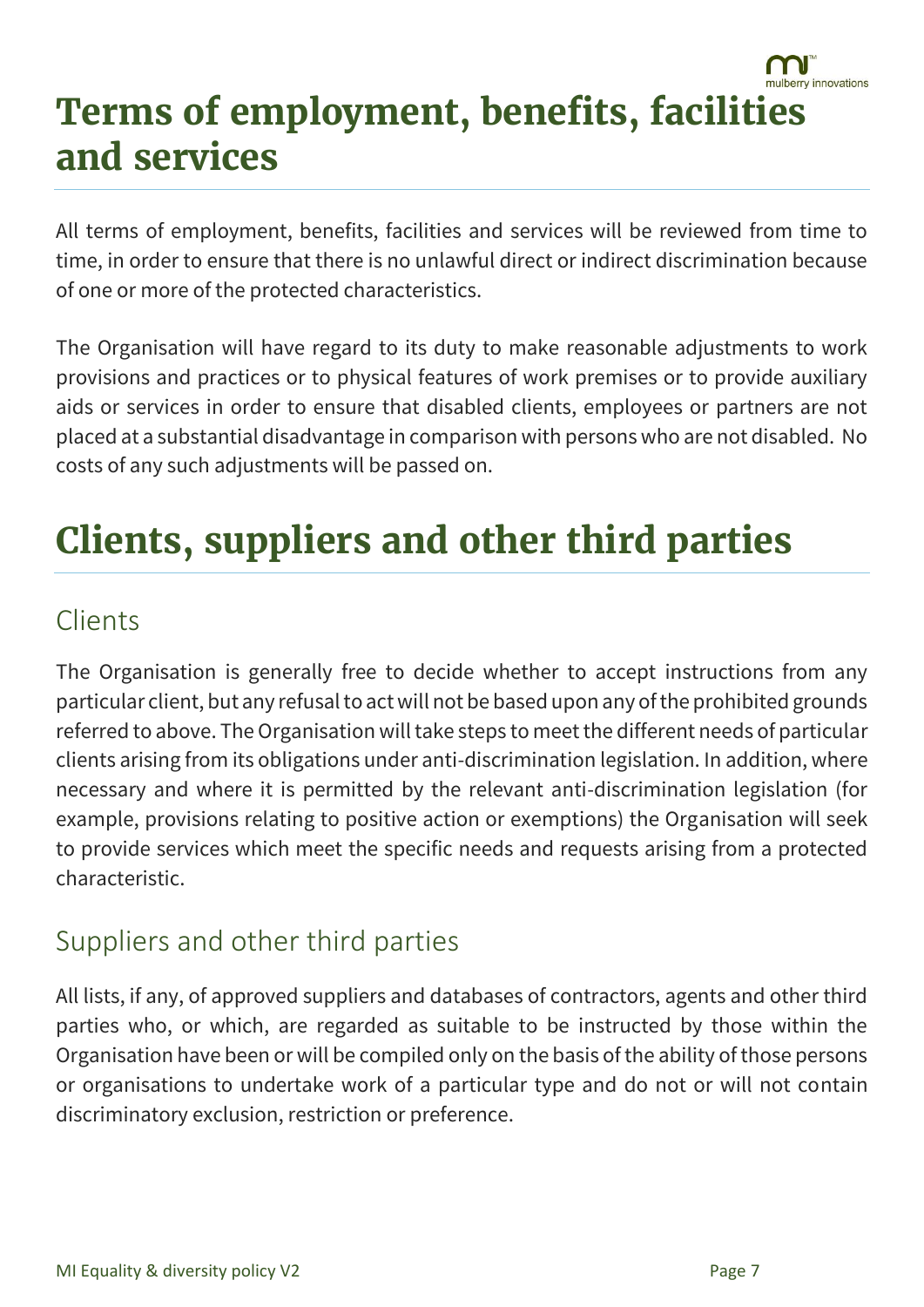

## **Bullying and harassment**

This policy covers bullying and harassment in the workplace and in any work-related setting outside the workplace, for example, during business trips and at work-related social events.

Bullying is offensive or intimidating behaviour or an abuse or misuse of power which undermines or humiliates a person.

An employee harasses another employee if they engage in unwanted conduct related to a protected characteristic, and the conduct has the purpose or effect of violating the other employee's dignity, or creating an intimidating, hostile, degrading, humiliating or offensive environment for that other person.

An employee also harasses another employee if they engage in unwanted conduct of a sexual nature, and the conduct has the purpose or effect of violating the other employee's dignity, or creating an intimidating, hostile, degrading, humiliating or offensive environment for that other employee.

Finally, an employee harasses another employee if they or a third party engage in unwanted conduct of a sexual nature or that is related to gender reassignment or sex, the conduct has the purpose or effect of violating the other employee's dignity, or creating an intimidating, hostile, degrading, humiliating or offensive environment for that other employee, and because of that other employee's rejection of or submission to the conduct, they treat that other employee less favourably than they would treat them if they had not rejected, or submitted to, the conduct.

The unwanted conduct will still amount to harassment if it is based on the protected characteristic of a third party with whom the employee is associated and not on the employee's own protected characteristic, or if it was directed at someone other than the employee, or even at nobody in particular, but they witnessed it. In addition, harassment can include cases where the unwanted conduct occurs because it is perceived that an employee has a particular protected characteristic, when in fact they do not.

Conduct may be harassment whether or not the person intended to offend. Something intended as a "joke" or as "office banter" may offend another person. This is because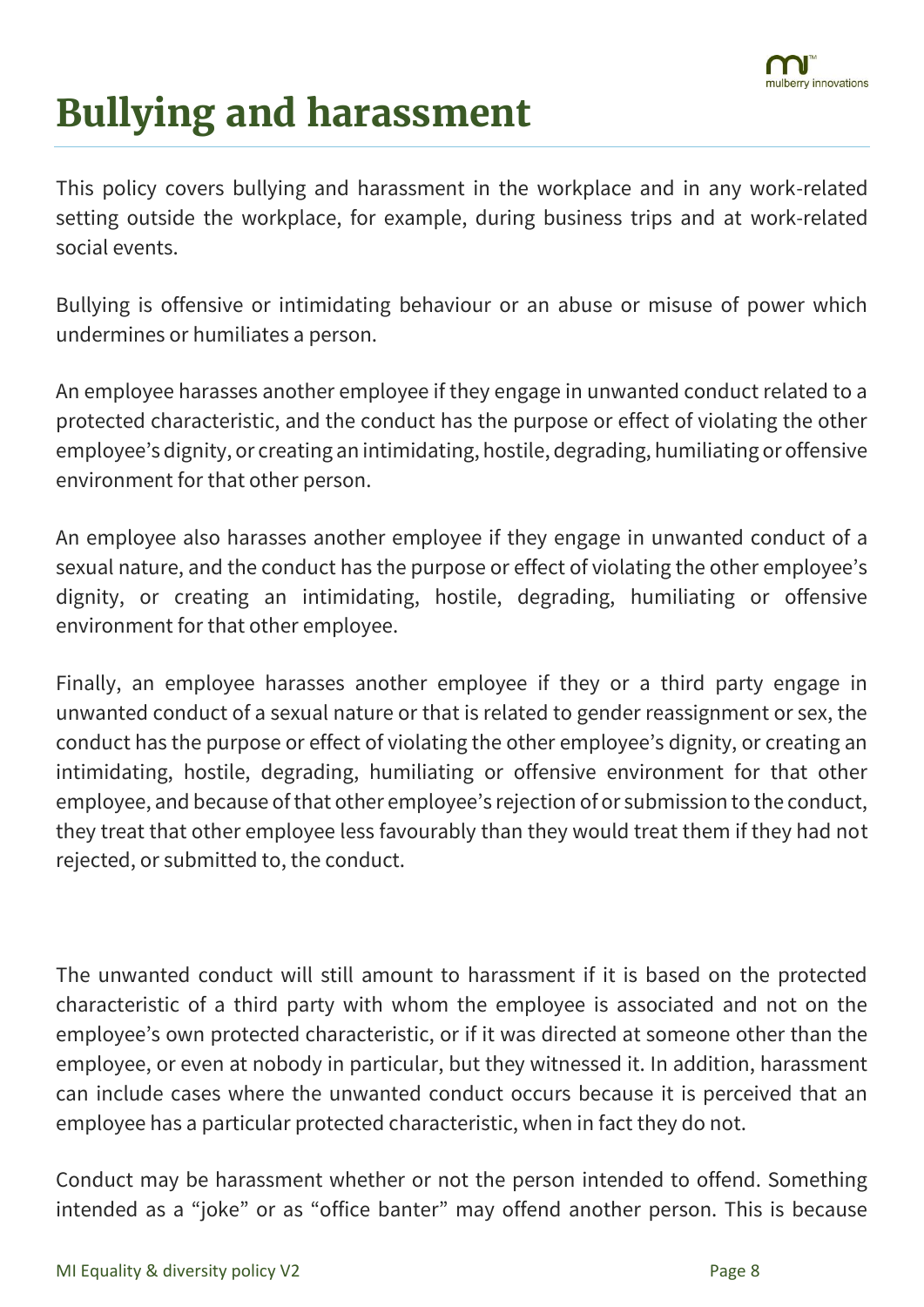nulberry innovations

different employees find different levels of behaviour acceptable and everyone has the right to decide for themselves what behaviour they find acceptable to them.

Behaviour which a reasonable person would realise would be likely to offend an employee will always constitute harassment without the need for the employee having to make it clear that such behaviour is unacceptable, for example, touching someone in a sexual way. With other forms of behaviour, it may not always be clear in advance that it will offend a particular employee, for example, office banter and jokes. In these cases, the behaviour will constitute harassment if the conduct continues after the employee has made it clear, by words or conduct, that such behaviour is unacceptable to him or her. A single incident can amount to harassment if it is sufficiently serious.

#### Examples

Bullying and harassment may be verbal, non-verbal, written or physical. Examples of unacceptable behaviour include, but are not limited to, the following:

- Unwelcome sexual advances, requests for sexual favours, other conduct of a sexual nature
- Subjection to obscene or other sexually suggestive or racist comments or gestures, or other derogatory comments or gestures related to an anti-harassment protected characteristic
- The offer of rewards for going along with sexual advances or threats for rejecting sexual advances
- Jokes or pictures of a sexual, sexist or racial nature or which are otherwise derogatory in relation to a protected characteristic
- Demeaning comments about an employee's appearance
- Questions about an employee's sex life
- The use of nicknames related to a protected characteristic whether made orally or by e-mail
- Picking on or ridiculing an employee because of a protected characteristic
- Isolating an employee or excluding him or her from social activities or relevant workrelated matters because of a protected characteristic

MI Equality & diversity policy V2 Page 9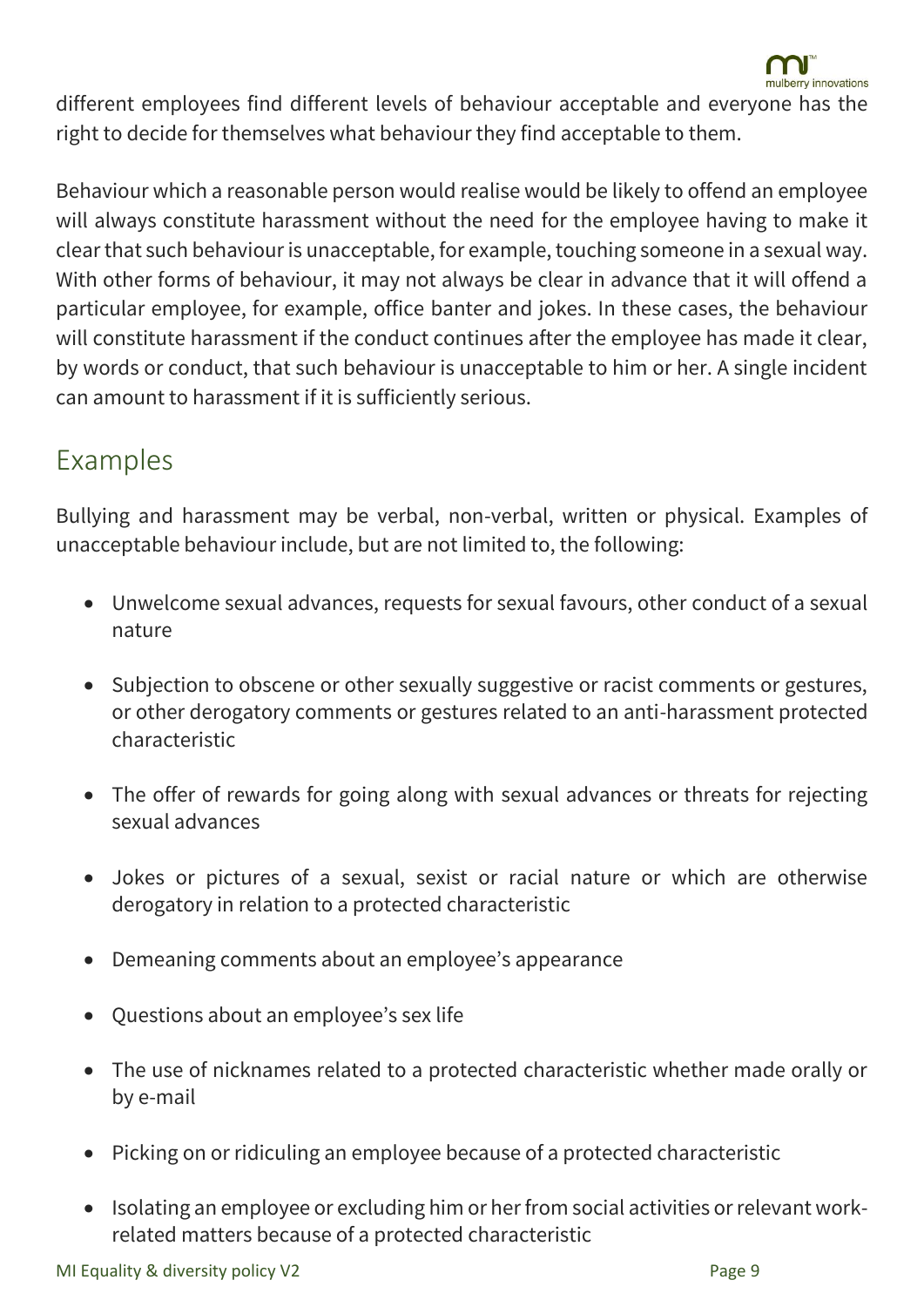

## **Reporting complaints**

All allegations of discrimination or harassment will be dealt with seriously, confidentially and speedily. The Organisation will not ignore or treat lightly grievances or complaints of discrimination or harassment from employees.

If you wish to make a complaint of discrimination, you should use the Organisation's grievance procedure.

With cases of harassment, while the Organisation encourages employees who believe they are being harassed or bullied to notify the offender (by words or by conduct) that his or her behaviour is unwelcome, the Organisation also recognises that actual or perceived power and status disparities may make such confrontation impractical. In the event that such informal direct communication is either ineffective or impractical, or the situation is too serious to be dealt with informally, you should follow the procedure set out below.

If you wish to make a complaint of harassment, whether against a fellow employee or a third party, such as a client, contractor or supplier, you should follow the following steps:

- 1. First of all, report the incident of harassment to Osman Nidai as the Organisation's Equality and Diversity Director. Alternatively, if you prefer you may speak to [Enter name here].
- 2. Such reports should be made promptly so that investigation may proceed and any action taken expeditiously.
- 3. All allegations of harassment will be taken seriously. The allegation will be promptly investigated and, as part of the investigatory process, you will be interviewed and asked to provide a written witness statement setting out the details of your complaint. Confidentiality will be maintained during the investigatory process to the extent that this is practical and appropriate in the circumstances. However, in order to effectively investigate an allegation, the Organisation must be able to determine the scope of the investigation and the individuals who should be informed of or interviewed about the allegation. For example, the identity of the complainant and the nature of the allegations must be revealed to the alleged harasser so that he or she is able to fairly respond to the allegations. Anyone interviewed will have the right to be accompanied by a fellow employee, parent or guardian, in accordance with the Employment Relations Act 1999. The Organisation reserves the right to arrange for an independent person to conduct the investigation other than the original person with whom you raised the matter.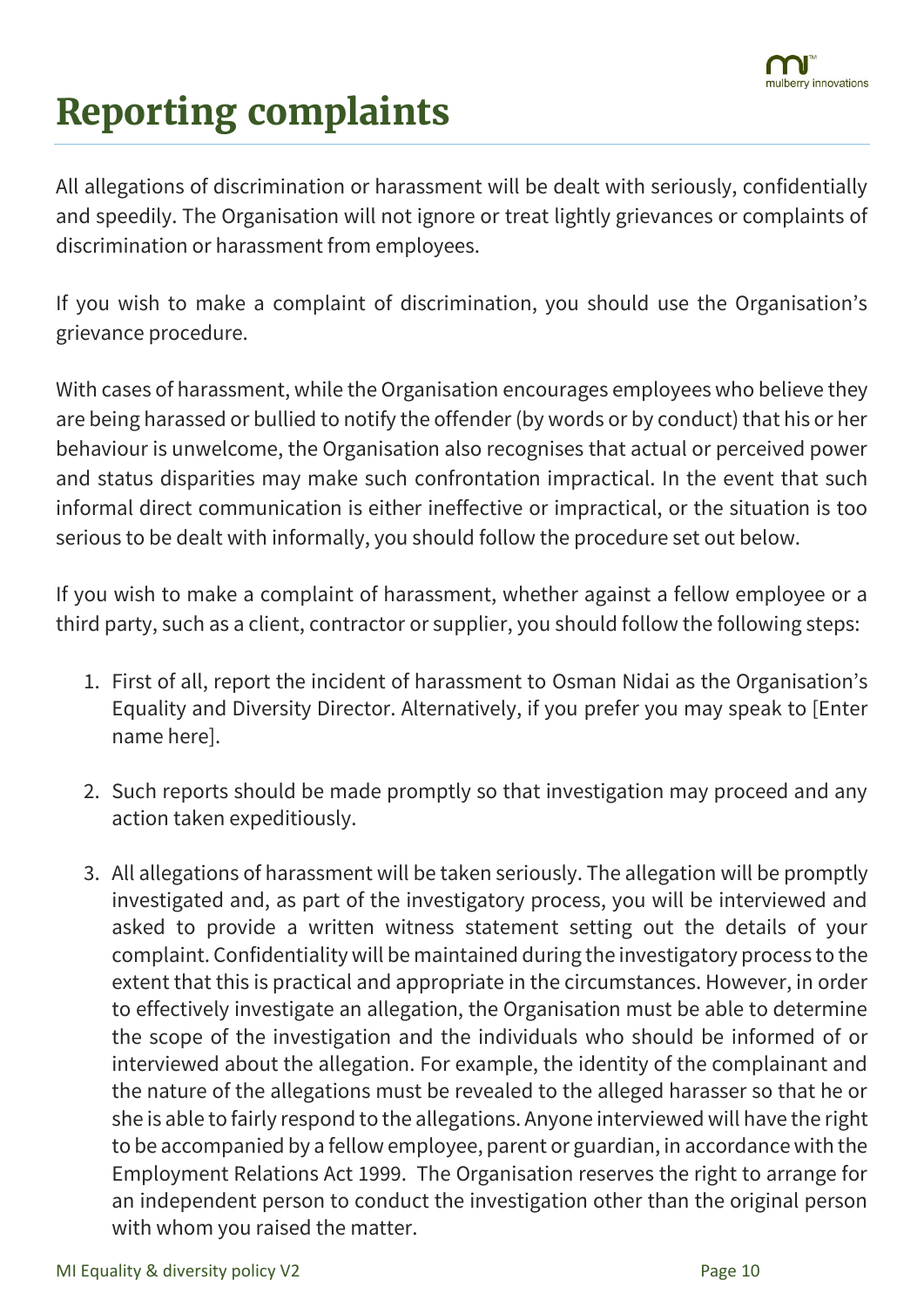

- 4. Once the investigation has been completed, you will be informed in writing of the outcome and the Organisation's conclusions and decision as soon as possible. The Organisation is committed to taking appropriate action with respect to all complaints of harassment which are upheld. If appropriate, disciplinary proceedings will be brought against the alleged harasser.
- 5. You will not be penalised for raising a complaint, even if it is not upheld, unless your complaint was both untrue and made in bad faith.
- 6. If your complaint is upheld and the harasser remains in the Organisation's employment, the Organisation will take all reasonable steps to ensure that you do not have to continue working alongside him or her if you do not wish to do so. The Organisation will discuss the options with you.
- 7. If your complaint is not upheld, arrangements will be made for you and the alleged harasser to continue or resume working and to repair working relationships.

Alternatively, you may, if you wish, use the Organisation's grievance procedure to make a complaint of harassment.

Any employee who is found to have discriminated against or harassed another employee in violation of this policy will be subject to disciplinary action under the Organisation's disciplinary procedure. Such behaviour may be treated as gross misconduct and could render the employee liable to summary dismissal. In addition, line managers who had knowledge that such discrimination or harassment had occurred in their departments but who had taken no action to eliminate it will also be subject to disciplinary action under the Organisation's disciplinary procedure.

### **Promoting equality of opportunity and respect for diversity**

Members of the Organisation will be informed of this policy and will be provided with equality and diversity training appropriate to their needs and responsibilities. All those who act on the Organisation's behalf will be informed of this equality and diversity policy and will be expected to pay due regard to it when conducting business on the Organisation's behalf and to promote the principles of equality and diversity. The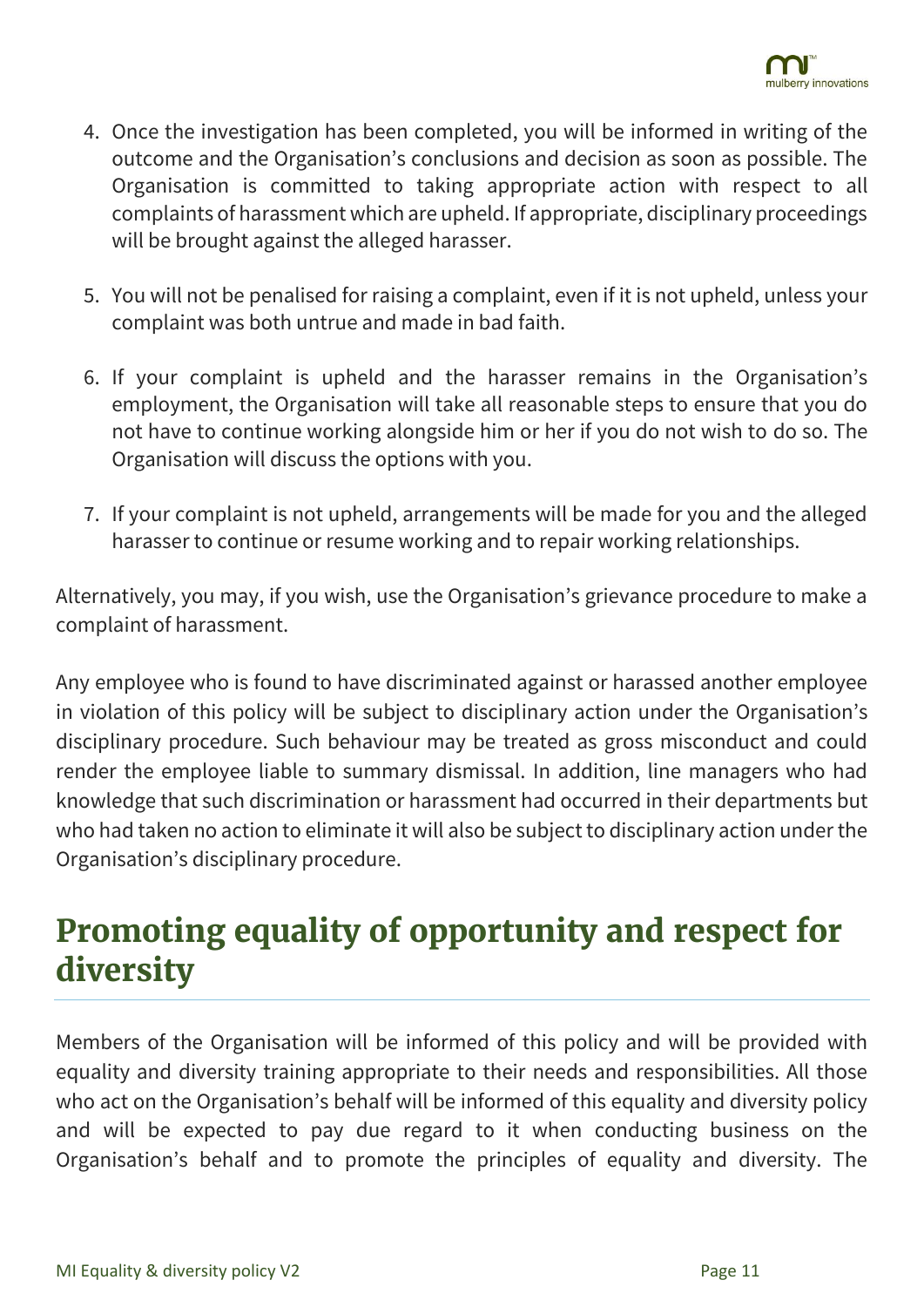

Organisation will make every effort to reflect its commitment to equality and diversity in its marketing and communication activities.

### **Implementing the policy**

#### Responsibility

Ultimate responsibility for implementing the policy rests with Osman Nidai. All members of the Organisation are expected to pay due regard to the provisions of this policy and are responsible for ensuring compliance with it when undertaking their jobs or representing the Organisation. Any breach of this policy by members of the Organisation will result in disciplinary action, including termination of services where appropriate.

#### Grievance Procedure

- 1. Grievances are concerns, problems or complaints that employees raise with their employers. If the employee has a grievance relating to their employment, the employee may refer this either personally or in writing as the employee wishes to the Equality and Diversity Director
- 2. Many grievances can be resolved informally in this way which has the advantage that the problem can be resolved quickly
- 3. However if the employee is not satisfied with the decision of the Equality and Diversity Partner the grievance must be put in writing to him
- 4. On receipt the employee will be invited to a meeting to discuss the grievance and will be informed that they have the right to be accompanied by a work colleague
- 5. If the work colleague is not able to attend on the proposed date the employer may suggest another date so long as it is reasonable and not more than five working days after the original date. At the grievance meeting the employee must explain their complaint and say how the employee thinks it should be settled. The employer may adjourn the hearing to obtain further advice or make further investigation or to consider his decision
- 6. The Equality and Diversity Director will write and notify the employee of his decision as soon as possible after the grievance meeting